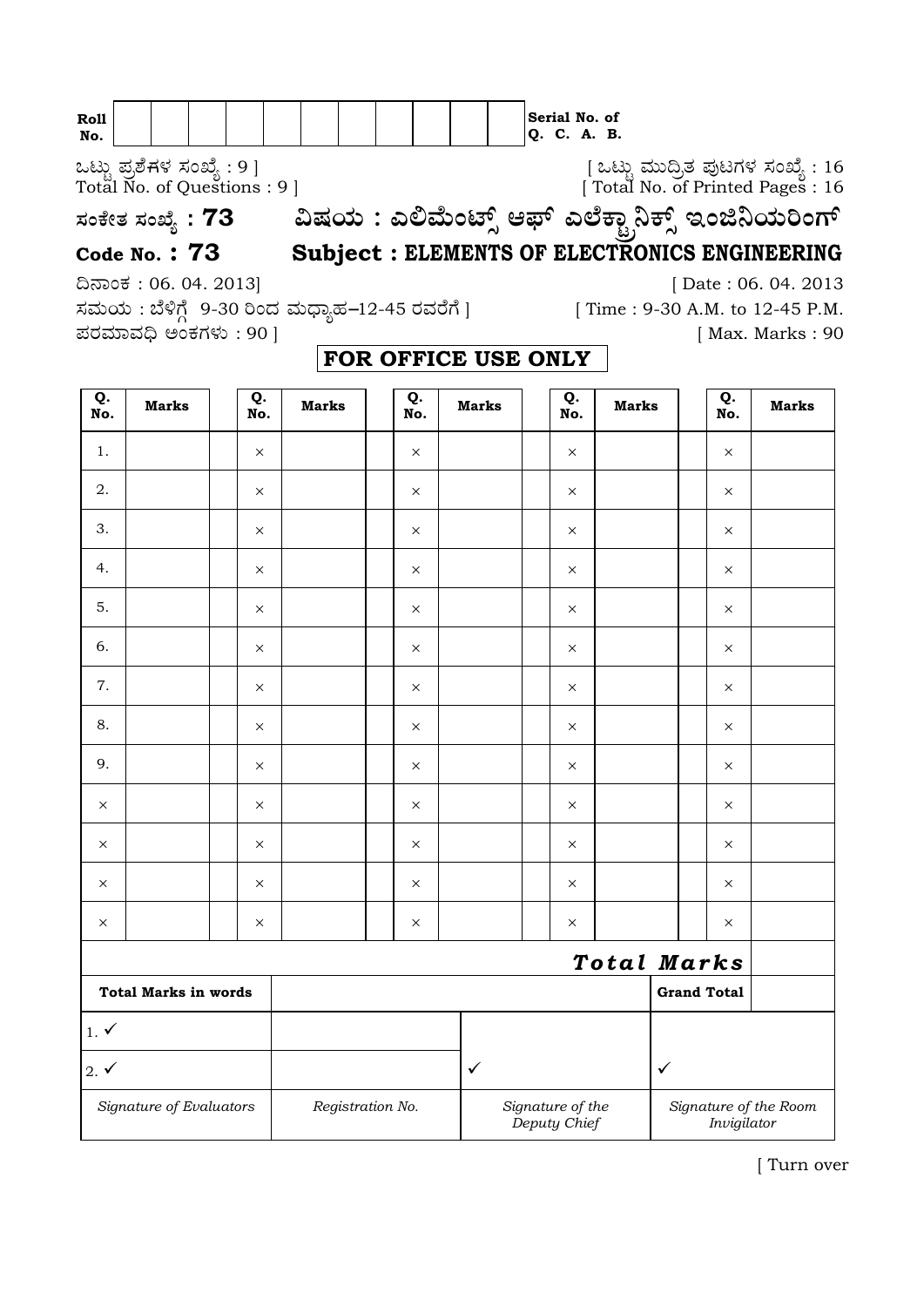*General Instructions* :

- i) The Question-cum-Answer Booklet consists of 9 objective and subjective types of questions.
- ii) Space has been provided against each objective type question. You have to choose the correct choice and write the complete answer in the space provided.
- iii) For subjective type questions enough space for each question has been provided. You have to answer the questions in the space.
- iv) Follow the instructions given against both the objective and subjective types of questions.
- v) Candidate should not write the answer with pencil. Answers written in pencil will not be evaluated ( Except Graphs, Diagrams & Maps ).
- vi) In case of Multiple Choice, Fill in the blanks and Matching questions, scratching / rewriting / marking is not permitted, thereby rendering to disqualification for evaluation.
- vii) For reading the questions 15 minutes of extra time has been provided.

## *Note :* Answer *all* the questions.

- 1. Fill in the blanks with the appropriate figure/word(s) by selecting from the choices given in the brackets :  $10 \times 1 = 10$ 
	- i) The middle layer of *P-N* junction transistor is .................................... .

( *lightly doped, heavily doped, normally doped* )

| ( <i>trivalent material, tetravalent material, pentavalent material</i> ) |
|---------------------------------------------------------------------------|
| Ans:                                                                      |
|                                                                           |
|                                                                           |
| (P-N junction diode, silicon diode, germanium diode)                      |
| Ans:                                                                      |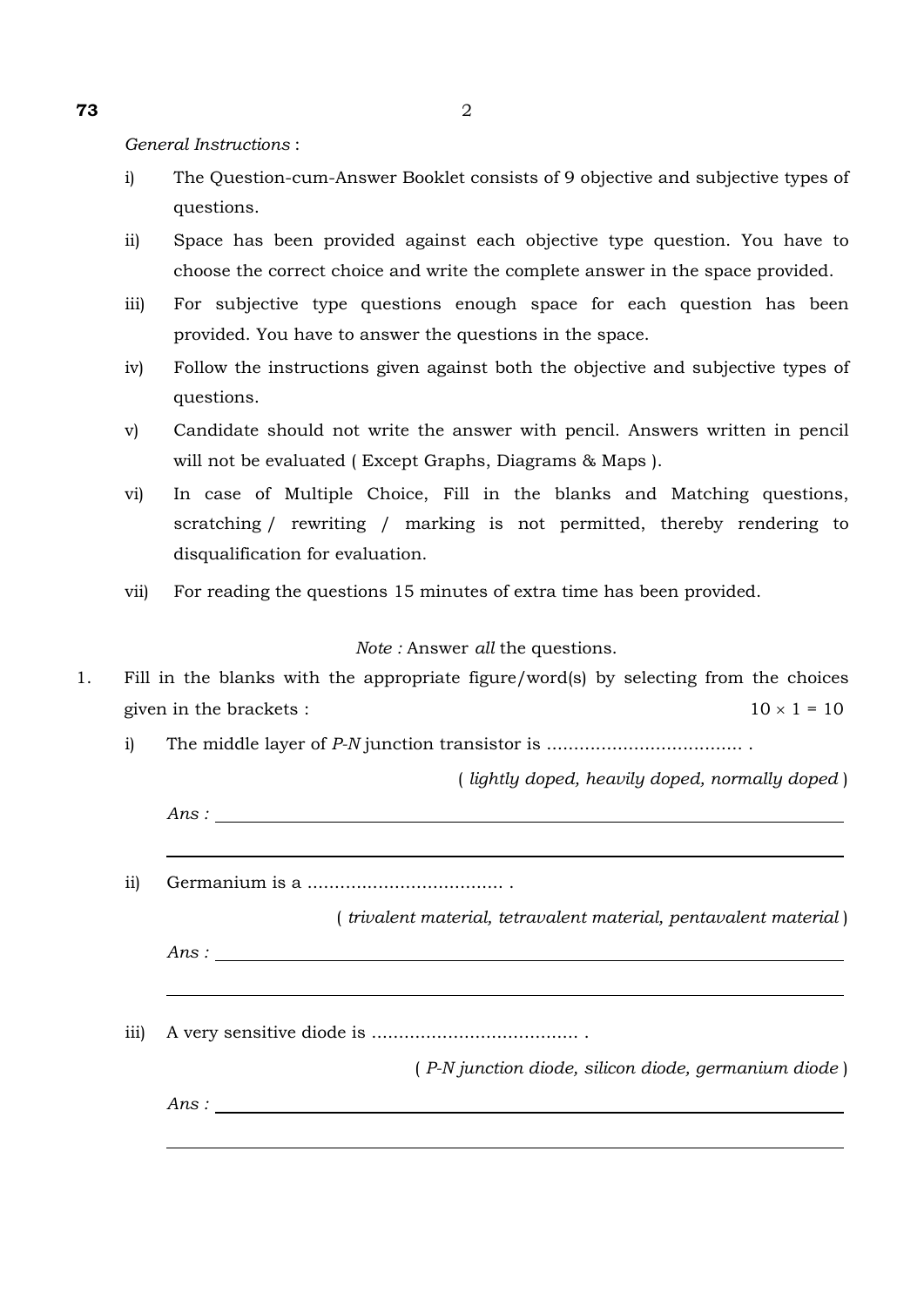| iv)          |                                                                                          |
|--------------|------------------------------------------------------------------------------------------|
|              | (400 gates, more than 400 gates, less than 400 gates)                                    |
|              | Ans:                                                                                     |
| $\mathbf{v}$ |                                                                                          |
|              | (digital I.C., monolithic I.C., hybrid I.C.)                                             |
|              | Ans:<br>,我们也不会有一个人的人,我们也不会有一个人的人,我们也不会有一个人的人,我们也不会有一个人的人。""我们的人,我们也不会有一个人的人,我们也不会有一个人的人, |
| vi)          |                                                                                          |
|              | (SSI & MSI, LSI & MSI, LSI & VLSI)                                                       |
|              | Ans:<br>,我们也不会有一个人的人,我们也不会有一个人的人,我们也不会有一个人的人。""我们,我们也不会有一个人的人,我们也不会有一个人的人,我们也不会有一个人的人,我们 |
| vii)         |                                                                                          |
|              | (high, low, very high)                                                                   |
|              | Ans:                                                                                     |
|              |                                                                                          |
|              | $(8 \text{ bits}, 4 \text{ bits}, 16 \text{ bits})$                                      |
|              | Ans:                                                                                     |
|              |                                                                                          |

3 **73**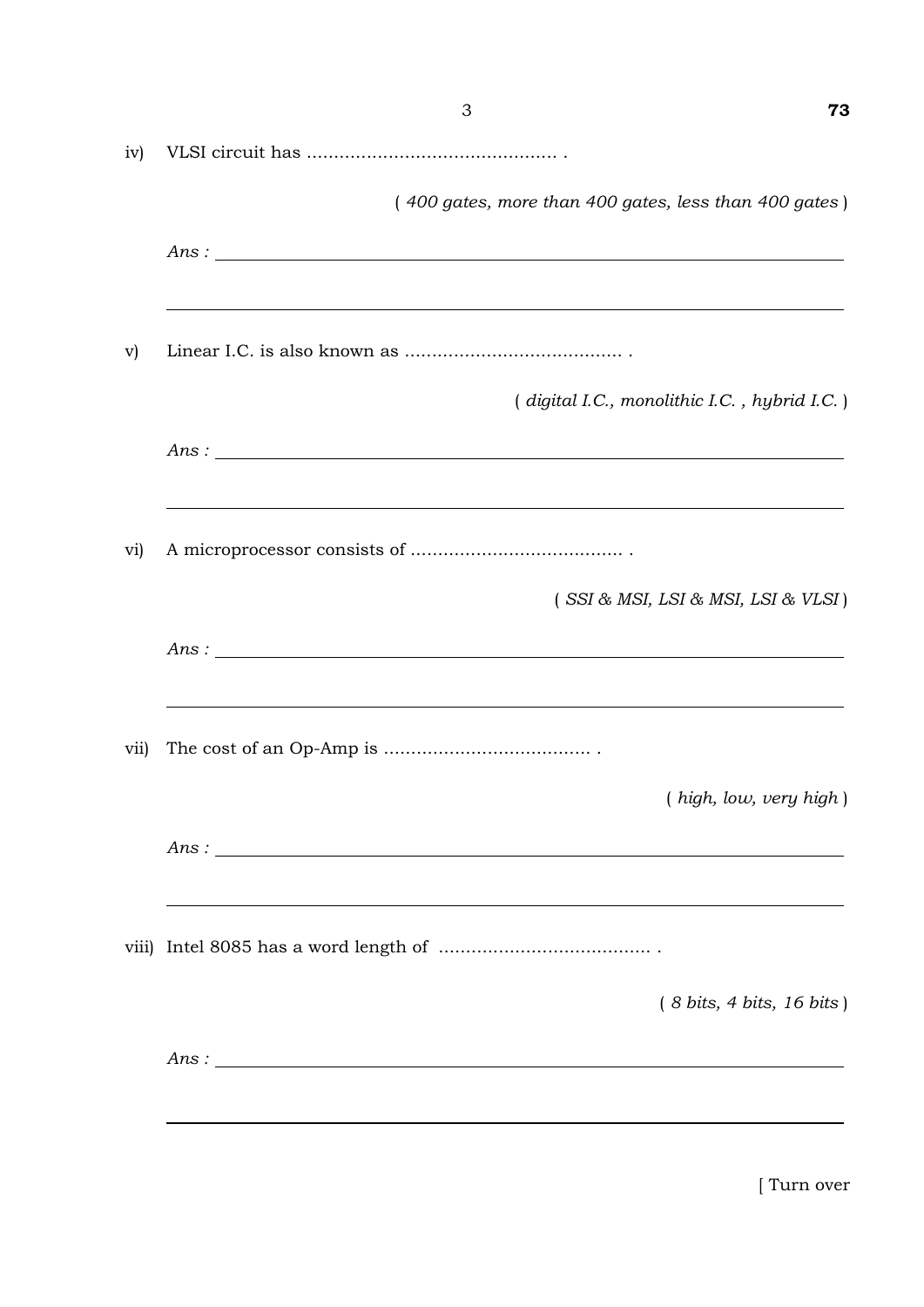|    |    | (shift register, buffer register, register)                                                   |
|----|----|-----------------------------------------------------------------------------------------------|
|    |    | Ans:                                                                                          |
|    | x) | The binary system consists<br>digits only, that<br>of<br>two<br>(1 & 2, 0 & 1, 2 & 3)<br>Ans: |
| 2. | a) | What is LED ? Mention any two applications of LED.<br>4                                       |
|    |    |                                                                                               |
|    |    | ,我们也不会有什么。""我们的人,我们也不会有什么?""我们的人,我们也不会有什么?""我们的人,我们也不会有什么?""我们的人,我们也不会有什么?""我们的人              |
|    |    | ,我们也不会有什么。""我们的人,我们也不会有什么?""我们的人,我们也不会有什么?""我们的人,我们也不会有什么?""我们的人,我们也不会有什么?""我们的人              |
|    |    |                                                                                               |
|    |    |                                                                                               |
|    |    |                                                                                               |
|    |    |                                                                                               |
|    |    |                                                                                               |

**73** 4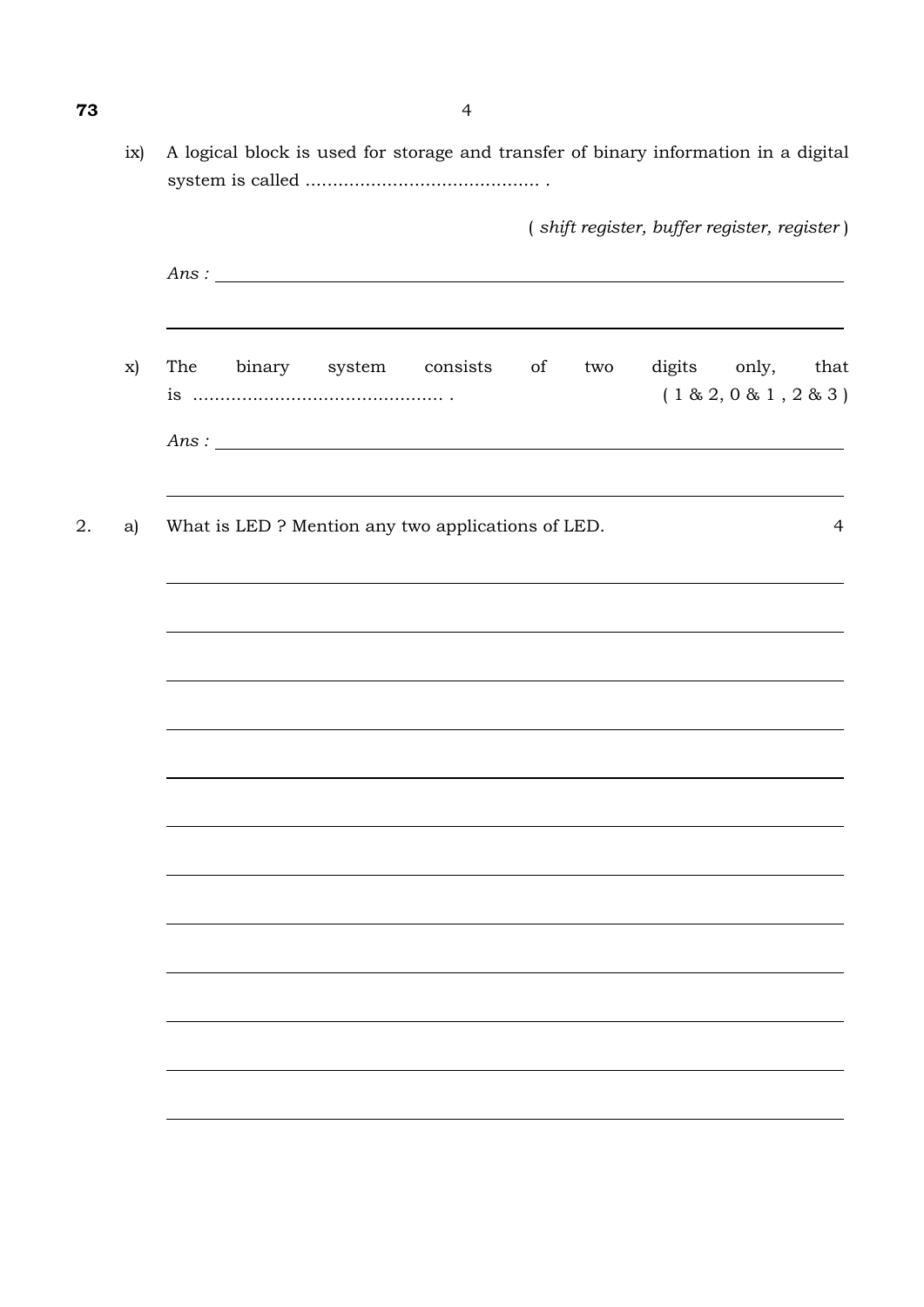b) Define the term 'rectification'. Draw a neat circuit diagram of half-wave rectifier and label the parts. 4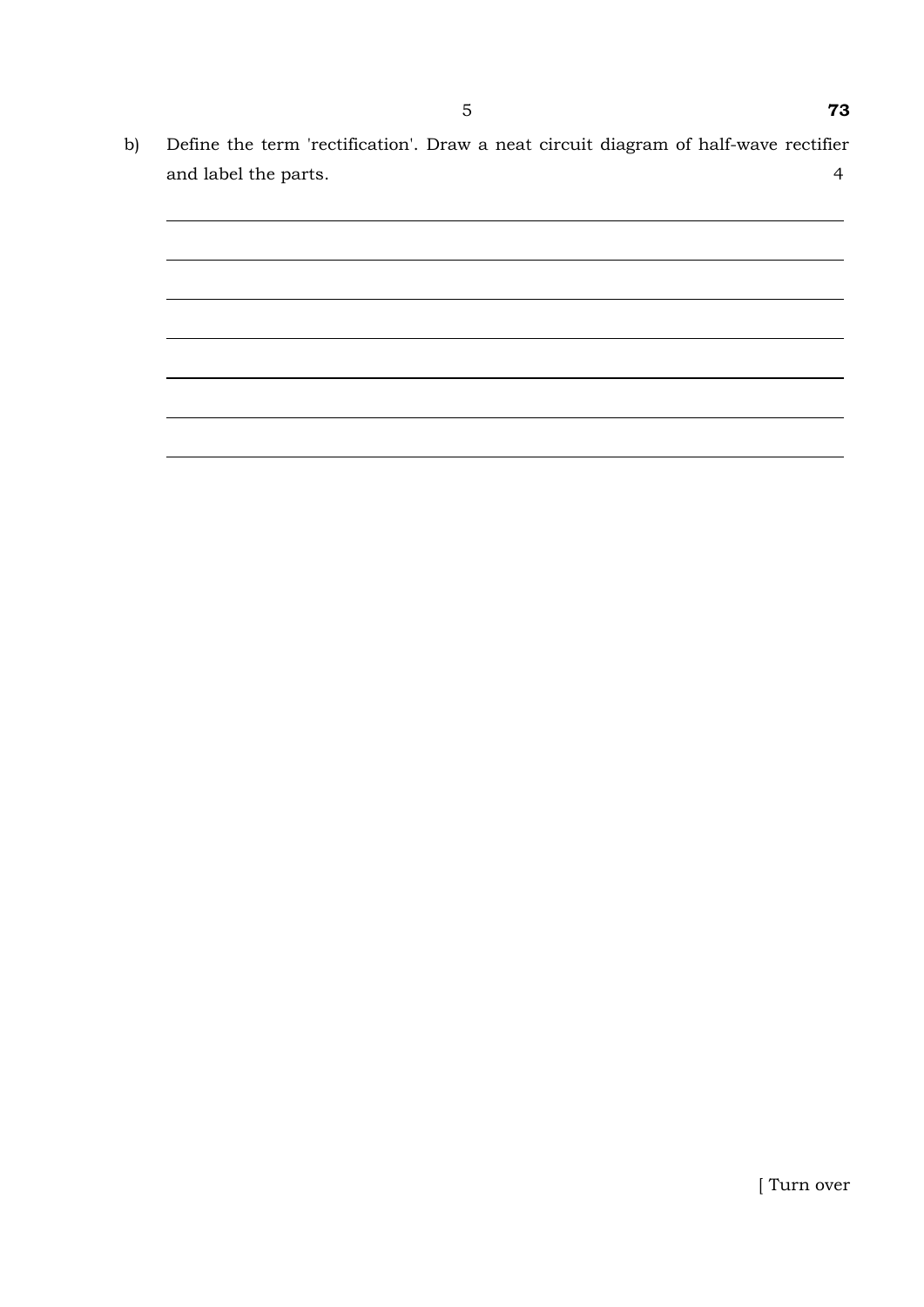| 73 |               | 6                                     |                |
|----|---------------|---------------------------------------|----------------|
|    | $\mathbf{c})$ | Name the two types of transistors.    | $\overline{2}$ |
|    |               |                                       |                |
|    |               |                                       |                |
| 3. | a)            | What do you mean by P-type material ? | $\overline{2}$ |
|    |               |                                       |                |
|    |               |                                       |                |
|    |               |                                       |                |

b) Define *P-N* junction diode and draw a neat symbol. 4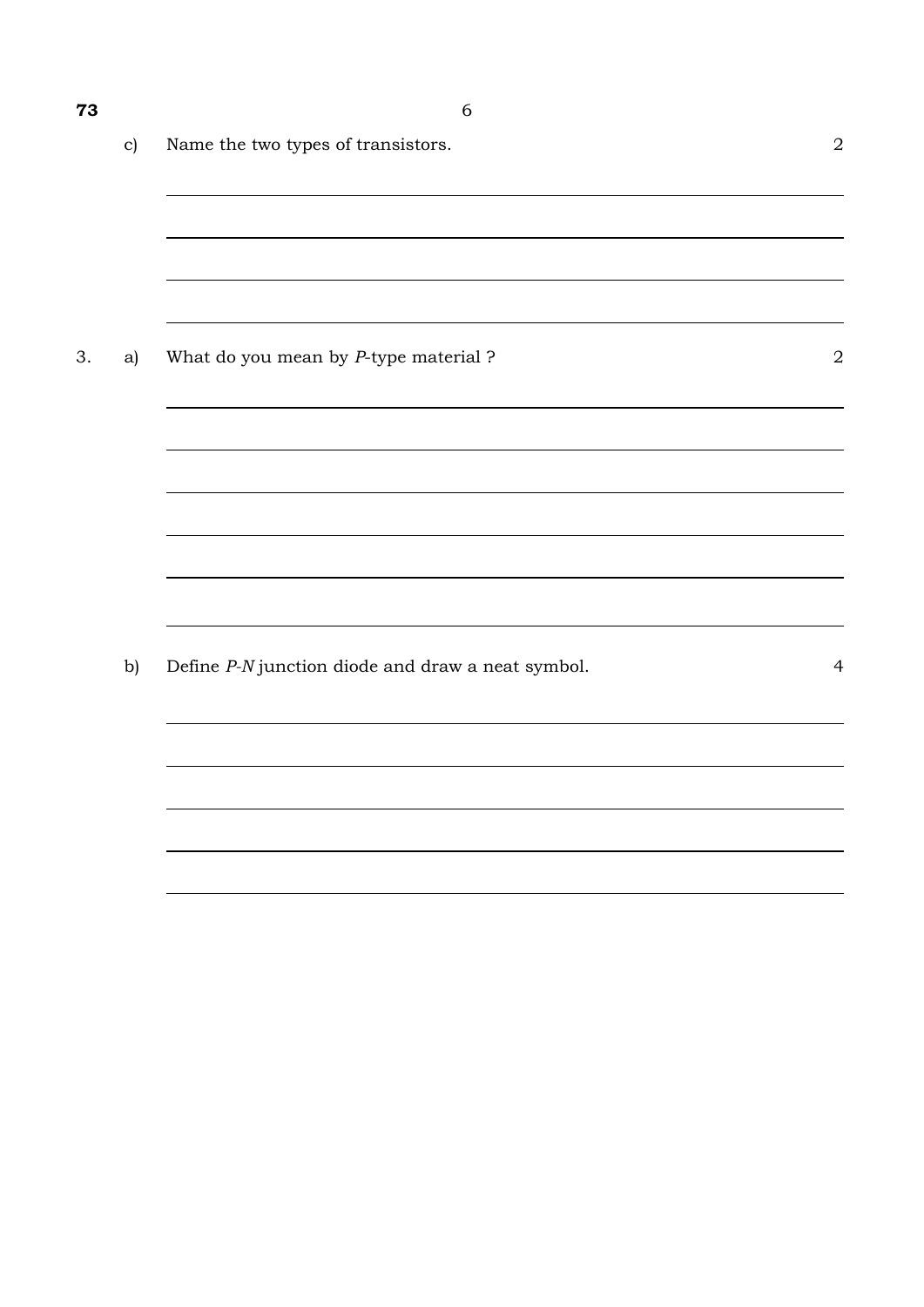|               | $\overline{7}$                                                                                  | 73             |
|---------------|-------------------------------------------------------------------------------------------------|----------------|
| $\mathbf{c})$ | List any four differences between germanium and silicon diodes.                                 | $\overline{4}$ |
|               |                                                                                                 |                |
|               |                                                                                                 |                |
|               |                                                                                                 |                |
|               |                                                                                                 |                |
|               |                                                                                                 |                |
|               |                                                                                                 |                |
|               |                                                                                                 |                |
|               |                                                                                                 |                |
|               |                                                                                                 |                |
|               |                                                                                                 |                |
| a)            | Define an operational amplifier.                                                                | $\sqrt{2}$     |
|               |                                                                                                 |                |
|               |                                                                                                 |                |
|               |                                                                                                 |                |
|               |                                                                                                 |                |
|               |                                                                                                 |                |
|               |                                                                                                 |                |
|               |                                                                                                 |                |
| b)            | Explain the functions of input stage (differential amplifier) and output stage of an<br>Op-Amp. | $\overline{4}$ |
|               |                                                                                                 |                |
|               |                                                                                                 |                |
|               |                                                                                                 |                |
|               |                                                                                                 |                |
|               |                                                                                                 |                |
|               |                                                                                                 |                |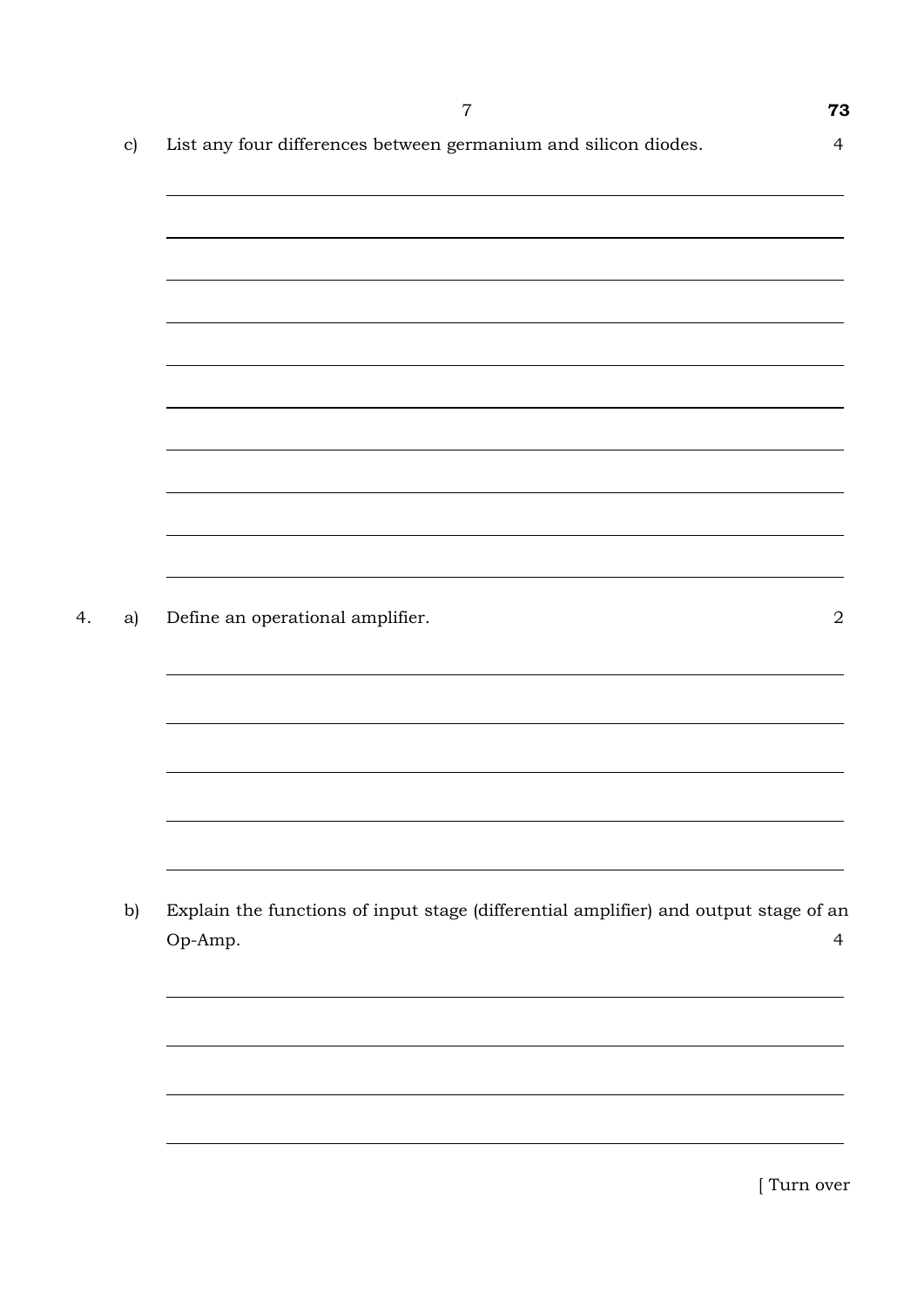<u> 1989 - Johann Stoff, amerikansk politiker (\* 1908)</u>

|  | Mention any four characteristics of Op-Amp. |  |
|--|---------------------------------------------|--|
|  |                                             |  |

5. a) What do you mean by I.C. ? 2

 $\overline{\phantom{0}}$ 

L,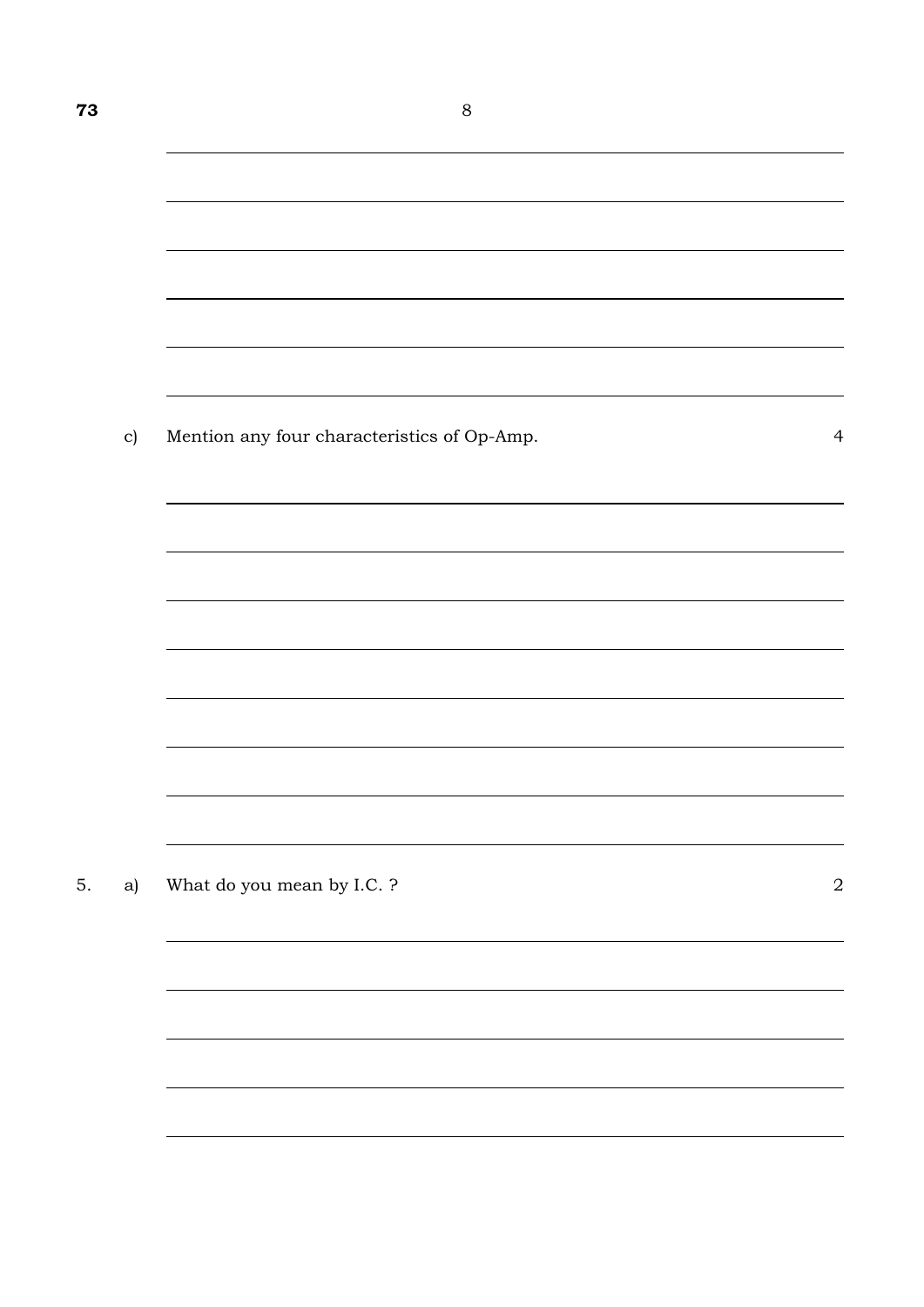|               | 9                                         | 73             |
|---------------|-------------------------------------------|----------------|
| b)            | Define monolithic I.C. and thin-film I.C. | $\overline{4}$ |
|               |                                           |                |
|               |                                           |                |
|               |                                           |                |
|               |                                           |                |
|               |                                           |                |
|               |                                           |                |
|               |                                           |                |
|               |                                           |                |
| $\mathbf{c})$ | Explain linear I.C. and non-linear I.C.   | $\overline{4}$ |
|               |                                           |                |
|               |                                           |                |
|               |                                           |                |
|               |                                           |                |
|               |                                           |                |
|               |                                           |                |
|               |                                           |                |
| a)            | Define hexadecimal number system.         | $\sqrt{2}$     |
|               |                                           |                |
|               |                                           |                |
|               |                                           |                |
|               |                                           |                |
|               |                                           |                |
|               |                                           |                |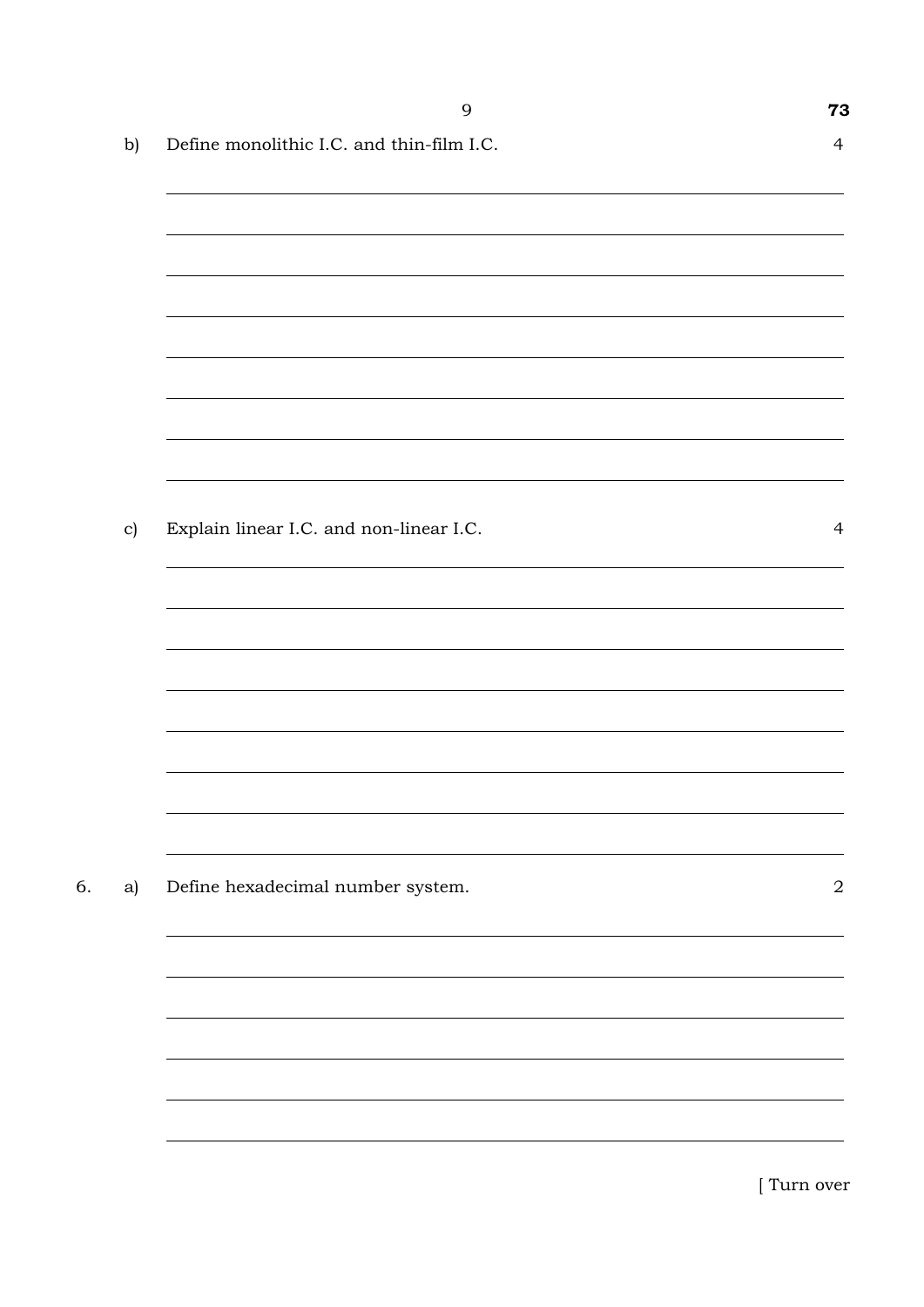b) Convert  $815<sub>8</sub>$  into decimal number. 3

c) Convert 1512 into binary number. 5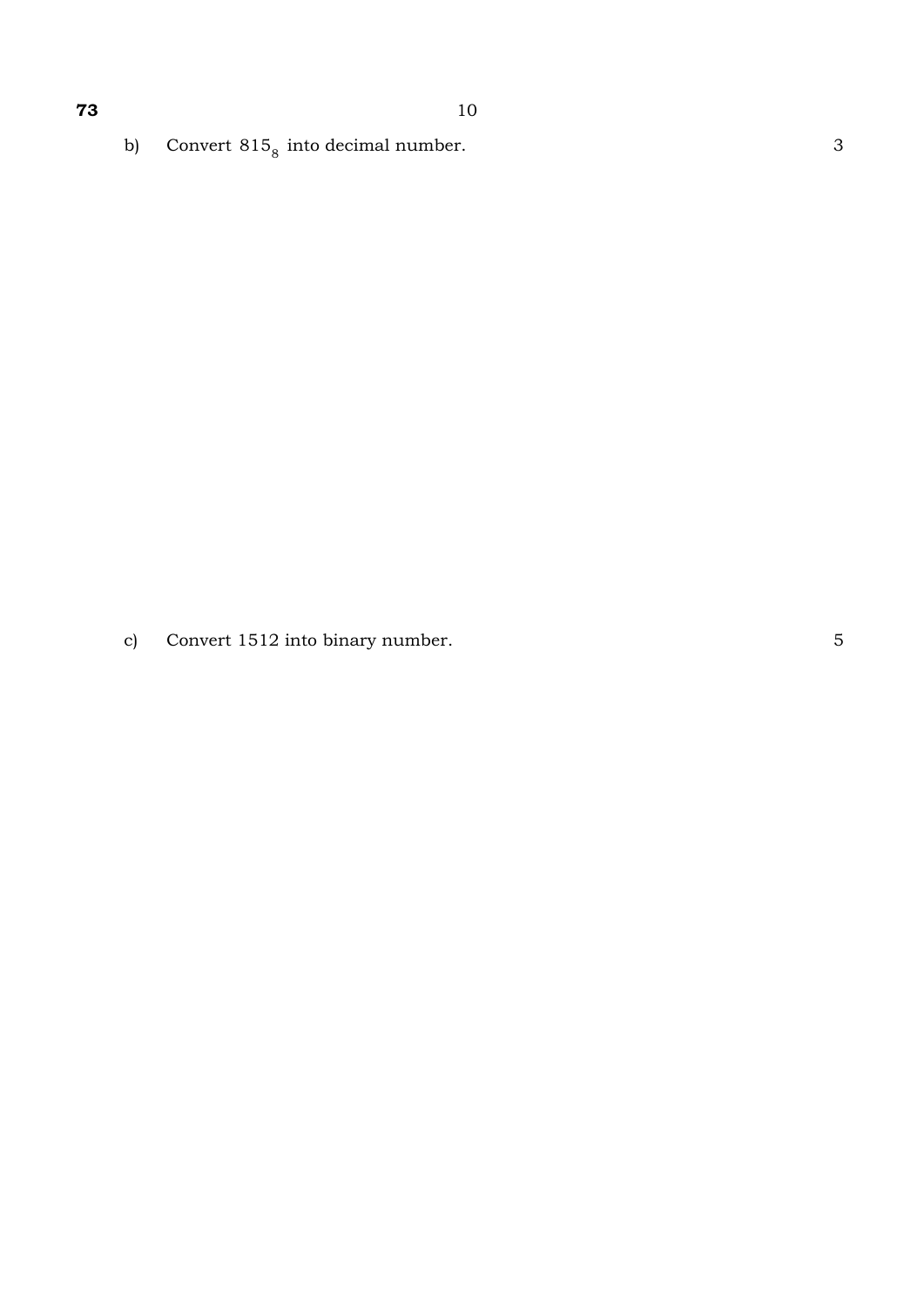|    |    |                                  | 11 | 73             |
|----|----|----------------------------------|----|----------------|
| 7. | a) | Name two types of I.C. packages. |    | $\overline{2}$ |
|    |    |                                  |    |                |
|    |    |                                  |    |                |
|    |    |                                  |    |                |
|    |    |                                  |    |                |
|    |    |                                  |    |                |
|    |    |                                  |    |                |

b) Write a neat symbol of I.C. 2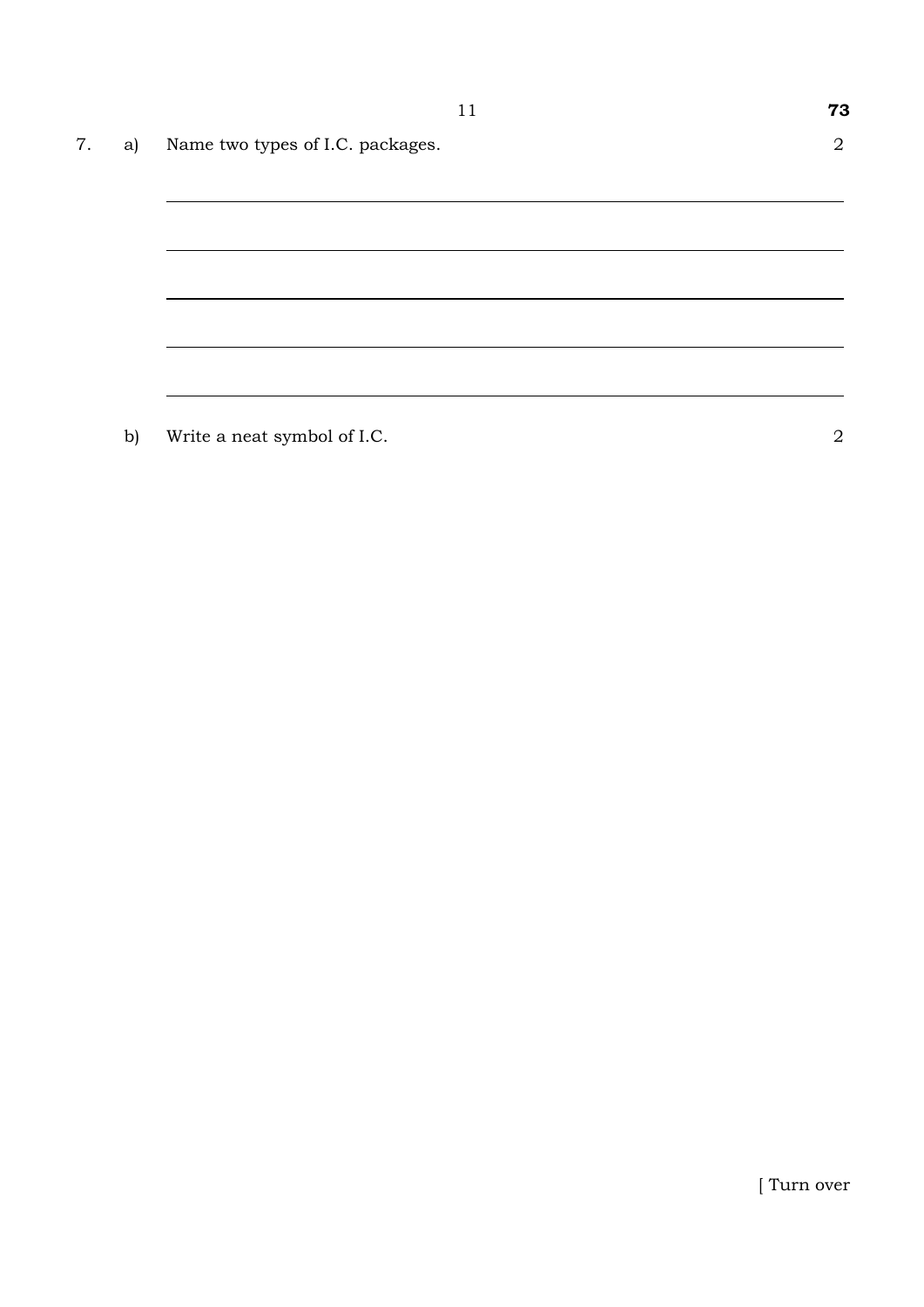- i) T 0-5
- ii) DIL.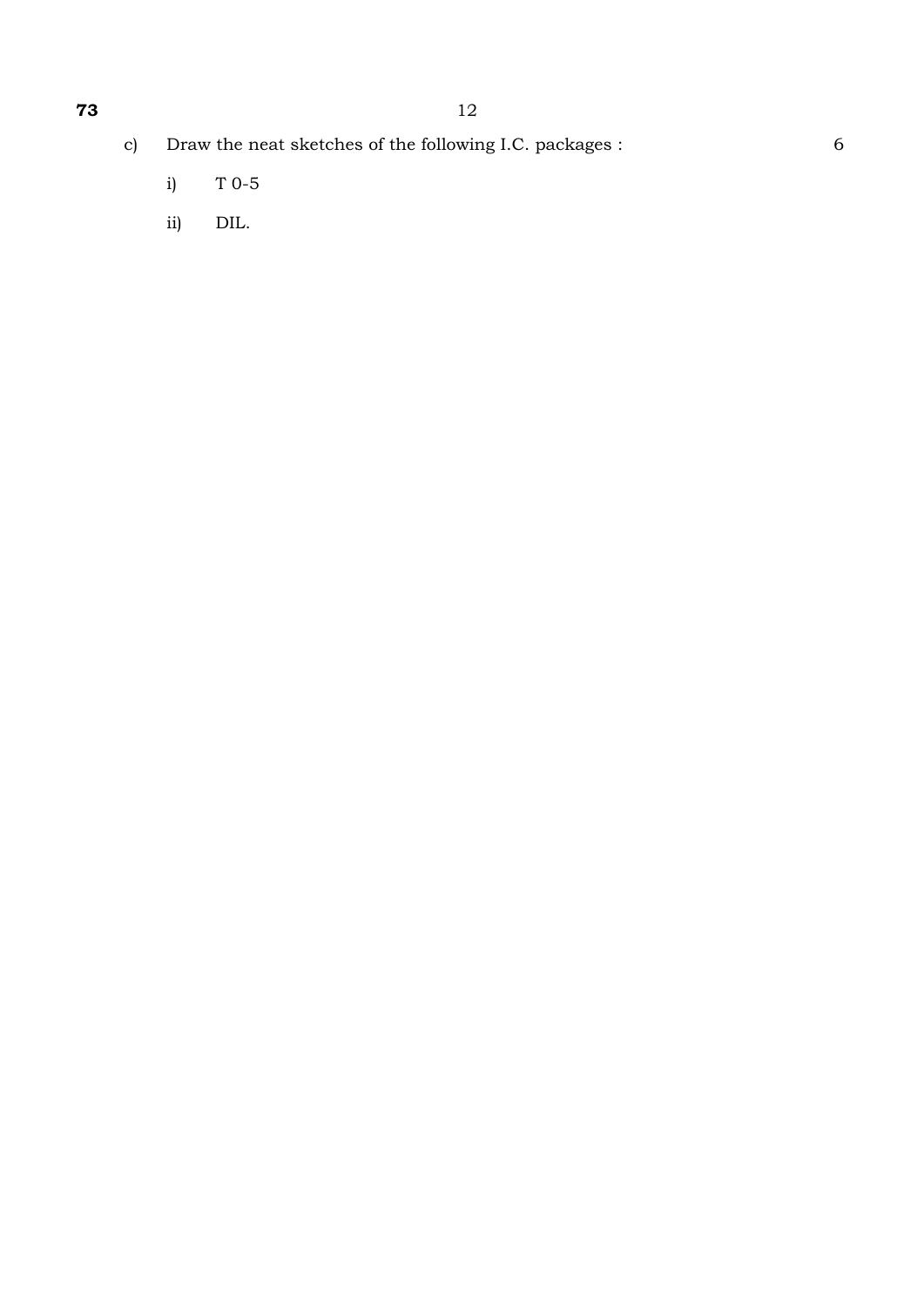| 8. | a)            |                                      | Define flip-flop.                       | $\sqrt{2}$  |  |  |  |
|----|---------------|--------------------------------------|-----------------------------------------|-------------|--|--|--|
|    |               |                                      |                                         |             |  |  |  |
|    |               |                                      |                                         |             |  |  |  |
|    |               |                                      |                                         |             |  |  |  |
|    |               |                                      |                                         |             |  |  |  |
|    | b)            |                                      | Give any two applications of flip-flop. | $\sqrt{2}$  |  |  |  |
|    |               |                                      |                                         |             |  |  |  |
|    |               |                                      |                                         |             |  |  |  |
|    |               |                                      |                                         |             |  |  |  |
|    | $\mathbf{c})$ | Write short notes on the following : |                                         |             |  |  |  |
|    |               | i)                                   | Counter                                 | $\sqrt{6}$  |  |  |  |
|    |               | ii)                                  | Register.                               |             |  |  |  |
|    |               |                                      |                                         |             |  |  |  |
|    |               |                                      |                                         |             |  |  |  |
|    |               |                                      |                                         |             |  |  |  |
|    |               |                                      |                                         |             |  |  |  |
|    |               |                                      |                                         |             |  |  |  |
|    |               |                                      |                                         | [ Turn over |  |  |  |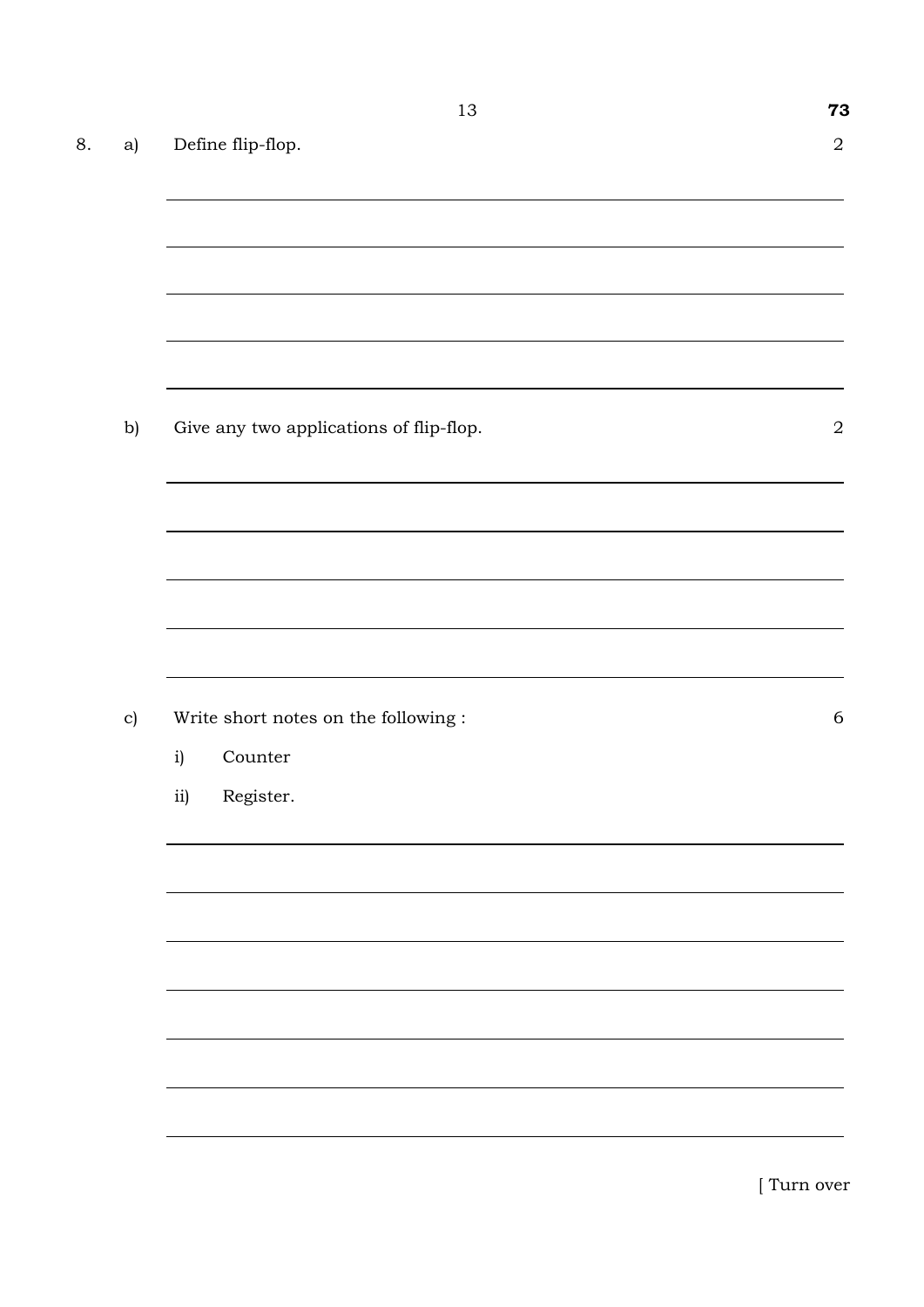| 9. | a) | What is a microprocessor ?                     | $\boldsymbol{2}$          |
|----|----|------------------------------------------------|---------------------------|
|    |    |                                                |                           |
|    |    |                                                |                           |
|    |    |                                                |                           |
|    |    |                                                |                           |
|    |    |                                                |                           |
|    |    |                                                |                           |
|    | b) | List any three applications of microprocessor. | $\ensuremath{\mathsf{3}}$ |
|    |    |                                                |                           |
|    |    |                                                |                           |
|    |    |                                                |                           |
|    |    |                                                |                           |
|    |    |                                                |                           |
|    |    |                                                |                           |
|    |    |                                                |                           |
|    |    |                                                |                           |
|    |    |                                                |                           |
|    |    |                                                |                           |